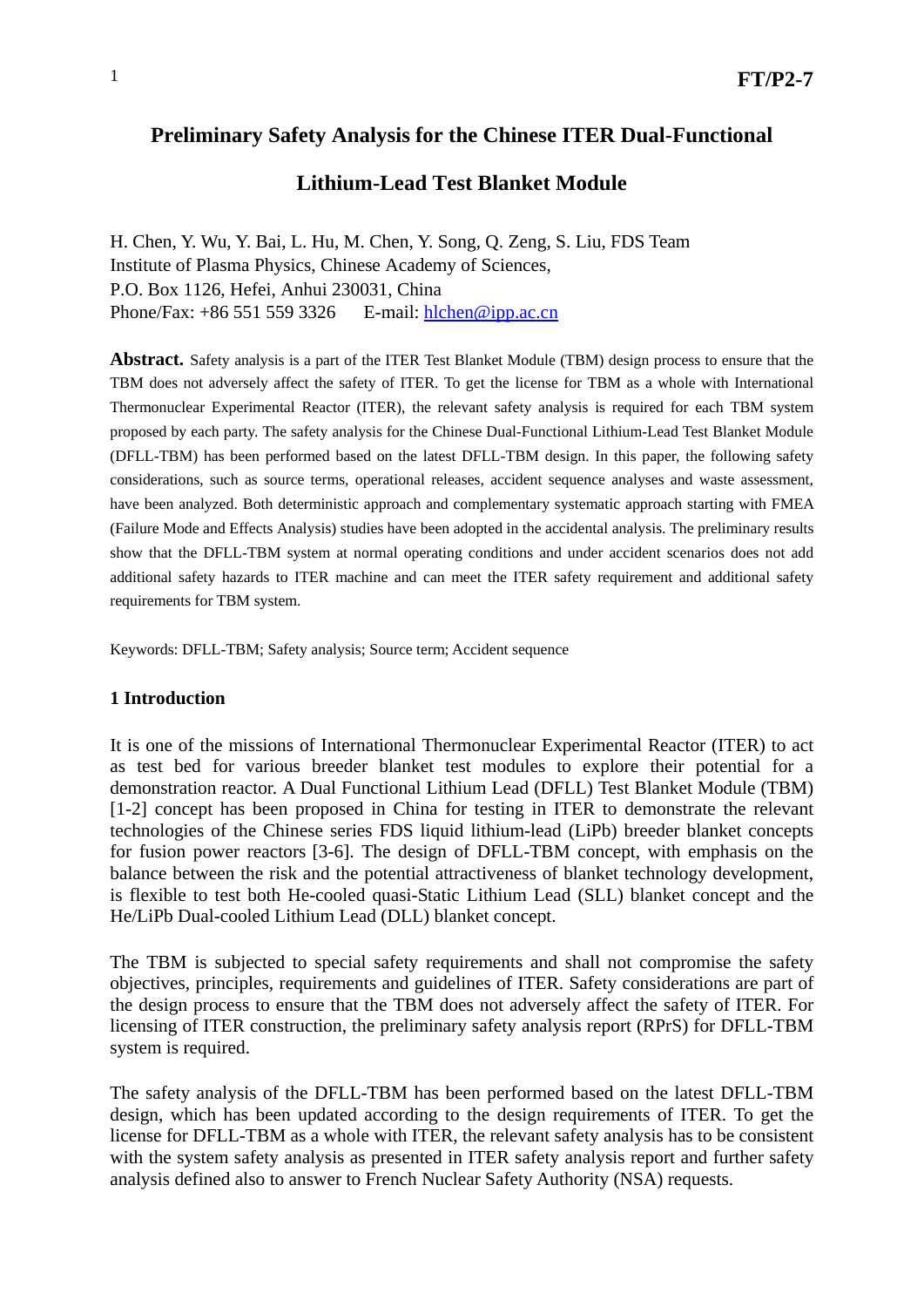In this paper, the general description of DFLL-TBM system has been presented. The safety-related source terms, operational releases, accident sequence analyses and waste assessment have been analyzed. Both deterministic approach and complementary systematic approach starting with FMEA studies have been adopted in the accidental analysis. An assessment of waste arising during operations and decommissioning has been made to investigate the feasibility of recycling and clearance for the materials in the DFLL-TBM.

# **2 DFLL-TBM System Description**

The design of DFLL-TBM, based on the common architecture that was developed for DEMO blankets [3-6], is planed to be tested in one vertical half of a designated test port of ITER. The DFLL-TBM consists of a  $484 \times 1660 \times 585$  mm<sup>3</sup> rectangular steel box with a faceted first wall (FW) designed to match the surface of the ITER shielding blanket. A 3D view of the structure design with LiPb flow for DFLL-TBM is shown in FIG.1. The box is reinforced by one radial-poloidal and four  $\cdot$ <sup>1</sup>' shape toroidal-poloidal stiffening plates, containing the LiPb flow channels. It is closed in the rear by the back plates also acting as helium manifold. The structure material is made of China Low Activation Martensitic steel (CLAM)[7], and the FW is plated with 2mm thick beryllium armor.



*FIG.1 3D Structure View of the DFLL-TBM*

The TBM FW and structure are cooled by 8MPa helium, which enters the module at  $340^{\circ}$ C and leaves the module at  $402^{\circ}$ C. The helium is delivered to the TBM by outer annular channel of the concentric pipe at the back of the TBM and flows out of the module through the inner one. Once outside of the TBM, the helium directly goes to the ITER tokamak cooling system (TCWS) through the pipes to exchange heat with water.

The LiPb enters the module at the top from the outer annular channel of the concentric pipe at 480 °C, and leaves the module through the inner channel. A lower exit temperature of  $\sim$ 480 °C under velocity of  $\sim$ 1mm/s of LiPb flow and a higher exit temperature of  $\sim$ 700 °C under LiPb velocity of  $\sim 100$ mm/s are designed to feature the dual functions of DFLL-TBM. A bypass loop is adopted to allow the hot LiPb from the TBM to be mixed with the cold LiPb, resulting in only a lower temperature LiPb going to the tritium extraction system (TES) and the heat exchange system (HES).

The detailed design on TBM and He/LiPb auxiliary systems can be found in Ref.[1-2].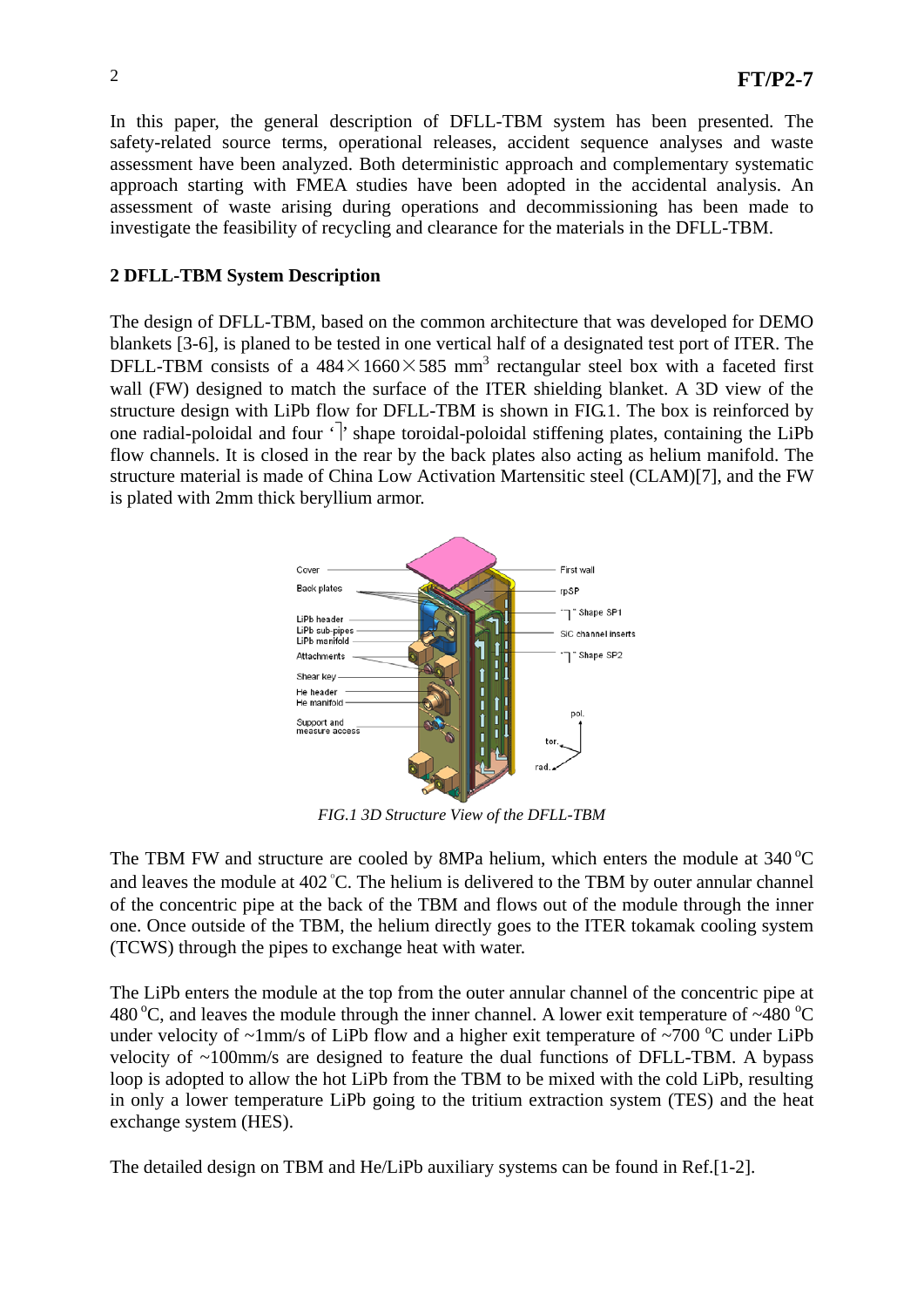### **3.1 Tritium**

The nuclear design requirements for ITER are determined from the operational phases that are envisioned. The entire operation phase will last about twenty years and will involve a few thousand hours of D-T operation with the tritium supplied from external sources. The tritium production calculations in the DFLL-TBM have been performed with the Monte Carlo code MCNP/4C [8] and the nuclear cross-section data library FENDL-2.1 [9] based on the ITER neutronics model "FDS-Brand20".

The local TBR and tritium production with natural and enriched LiPb are calculated. The daily tritium production is ~19.81mg/FPD and 56.46 mg/FPD in the DFLL-TBM at natural and 90% Li-6 enrichment, respectively. The corresponding daily tritium production at typical duty factor  $\sim$ 22% (burn time  $\sim$ 400s and repetition time  $\sim$ 1800s) is 4.36 mg/day and 12.42 mg/day in DFLL-TBM with FCIs at natural and 90% Li-6 enrichment, respectively.

### **3.2 Activation Products**

The activation calculations were performed to assess the activation inventories of the DFLL-TBM by using the code system VisualBUS [10]. The total activation product inventories in the TBM were assessed after shutdown. Also assessed was the activation product mobilization. After  $0.0841$  MWa/m<sup>2</sup> pulsed average fluence at shutdown, the total activity level in the TBM is  $4.90\times10^{16}$ Bq with a contribution of  $6.97\times10^{15}$ Bq from the structure,  $3.95\times10^{16}$  Bq from LiPb and  $2.81\times10^{15}$  Bq from SiC<sub>f</sub>/SiC inserts, respectively. A few minutes later, the structure dominates the total activity inventory thereafter. Most of activated product is tightly bound to the metal structures and a small portion of the total activation product inventory is in a form that could be mobilized in accident conditions including dust, activated corrosion product, high volatilizable isotopes Hg-203 and Po-210 in LiPb and oxidation products.

#### **3.3 Energy Source Terms and Hydrogen**

The decay heat is existed after shutdown and the total decay heat generated in the TBM and contribution from each material as a function of time is shown in FIG.2. A total decay heat of 0.013MW is attained at shutdown with a contribution of  $1.40\times10^{-3}$  MW from the CLAM structure, 0.01MW from LiPb breeder and  $1.37\times10^{-3}$ MW from SiC<sub>f</sub>/SiC inserts, respectively. The large contribution from LiPb is due to the generation of <sup>207m</sup>Pb (T<sub>1/2</sub>=0.8s), which drops rapidly after shutdown. During the short period (<100 seconds) after shutdown, the contribution from the  $\text{SiC}_f/\text{SiC}$  inserts is also significant for the total decay heat. But after 100 seconds, the afterheat in the  $SiC<sub>f</sub>/SiC$  inserts declines rapidly and is 2~6 orders of magnitude lower than the level in the structure while the attainable level in LiPb is  $\sim$ 2-3 orders of magnitude lower than that of the structure. The contribution from the coating to the total afterheat in the TBM is not significant and not considered due to its very small volume.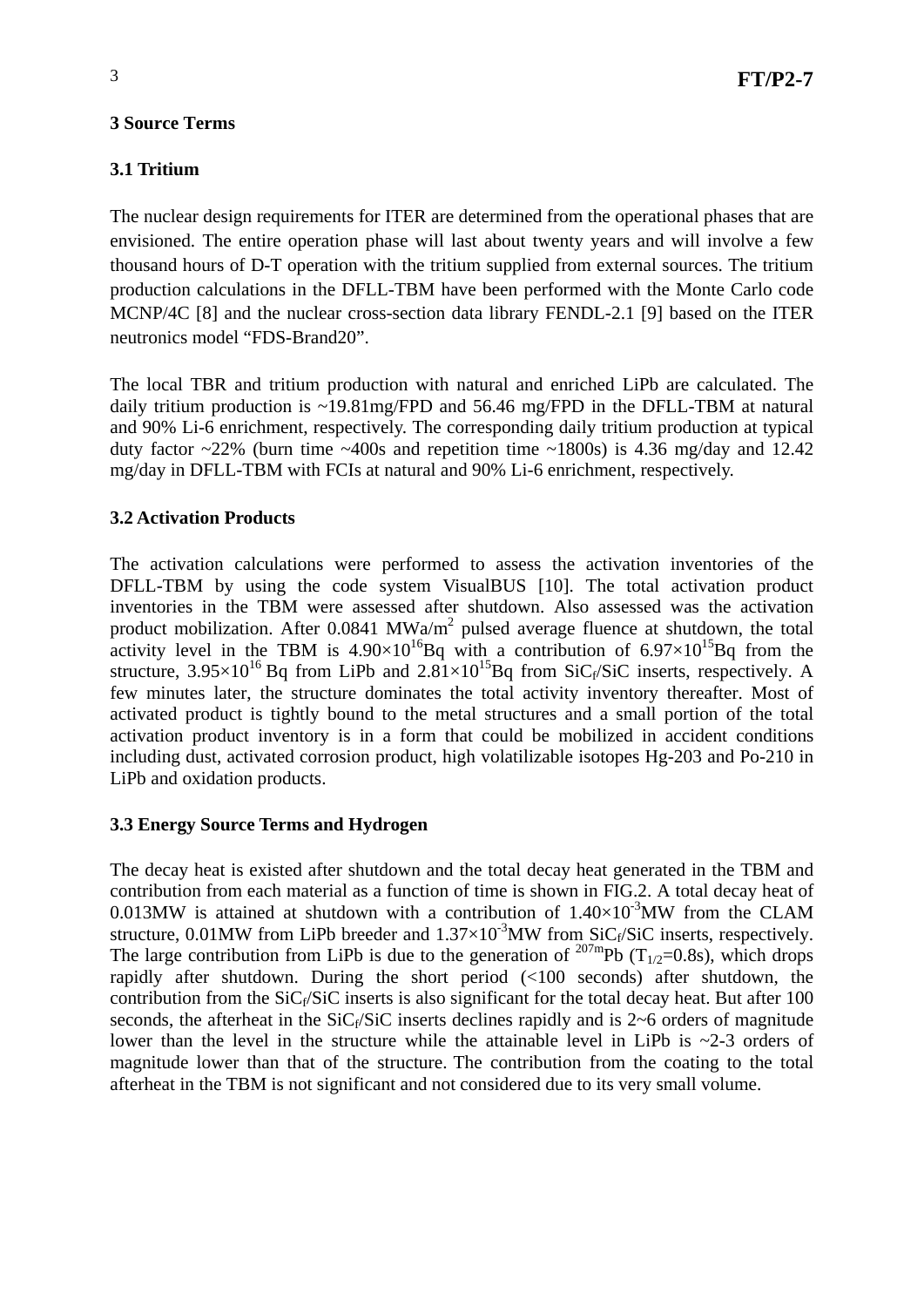

*FIG. 2 Total decay heats generated in the DFLL-TBM and contribution from each material*

The chemical energy and hydrogen are possibly occurred when LiPb comes in contact with water during accident scenarios. ITER has specified a TBM LiPb inventory limit of  $0.28 \text{ m}^3$ based on the assumption that 100% of the lithium in this volume will react to produce hydrogen limit 2.5 kg. The other chemical energy and hydrogen generation source is the reaction between the TBM FW beryllium cladding and steam. The quantity of beryllium on the FW clad is about 4.6 kg, which is less than the 10 kg beryllium limit set by ITER. So the mass of hydrogen generated by the DFLL-TBM FW beryllium is not a significant safety concern, while the chemical energy heat generated is a safety concern considering the thermal integrity of the TBM FW.

### **4 Operational Releases**

#### **4.1 Tritium Release**

A tritium permeation model of the entire DFLL-TBM system was developed, which included the structural material associated with the TBM and major components of the TBM auxiliary system, e.g. pipes and heat exchangers etc.

In normal operation, the analyses results show that tritium release into environment as HT is  $\sim$ 1.353mg-T/yr, which is much lower than the total TBM annual release limit of 10mg-T/yr as HT, and the tritium permeation inventory into the ITER heat removal system through the TBM He/H<sub>2</sub>O heat exchanger is  $\sim 0.010$ mg-T/yr as HTO, which is much lower than the total TBM annual release limit i.e. 1mg-T/yr as HTO. The amount of tritium which could be liberated from the beryllium is bounded, and the tritium release from the TBM system is inherently small. The total tritium inventory is  $\sim$ 111mg in TBM systems, which is less than the tritium inventory of 450g contained within the VV during normal operation of ITER. The DFLL-TBM is safe from the viewpoint of the tritium according to the ITER TBM safety guideline.

#### **4.2 Occupational Radiation Exposure (ORE)**

The ORE assessment of the DFLL-TBM plays an important role in the replacement and maintenance. It is important to note that, from an ORE assessment perspective, we are still at the early stages of design. A reasonable ORE assessment requires information that is normally lacking at this stage of the design. The lack of detailed design and maintenance information,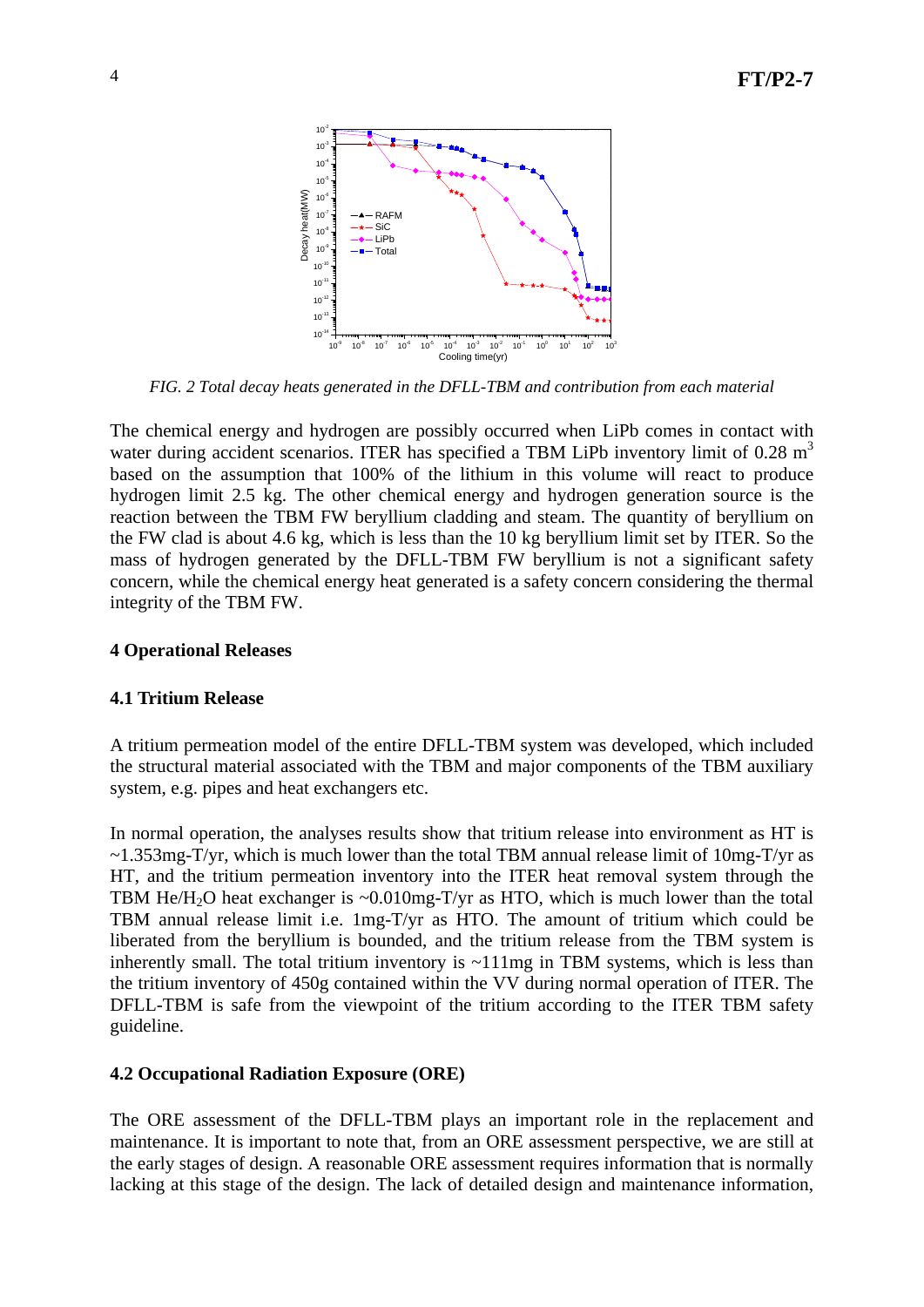however, means that, we can't provide any estimate of worker doses, such as the estimation of worker dose for maintenance of helium ancillary sub-system components installed in TCWS vault, tritium processing sub-system components installed in tritium plant.

The workers dose for replacement of DFLL-TBM and for inspection and repair of LiPb ancillary system are 18.32 p-mSv and 0.24 p-mSv, respectively. The other worker doses are on going, such as the estimation of worker dose for maintenance of helium ancillary sub-system components installed in TCWS vault, tritium processing sub-system components installed in tritium plant.

## **5 Accident analysis**

## **5.1 FMEA analysis**

To help ensure that all aspects of plant operation have been considered, the component-level (bottom-up) approach has been applied to the identification of potential event initiators. The principal technique used in the bottom-up studies is Failure Mode and Effects Analysis (FMEA), which is based on the application of systematic methods which seek to catalogue all potential faults in the DFLL-TBM components and sub-systems, and to consider the conceivable consequences of these faults. The focus is on the failure of individual components, and is based on the design in as much detail as is available. The work thus provides a comprehensive analysis of the DFLL-TBM and the detailed accident initiating events that could occur. These are grouped together into families of events.

From FMEA analysis, 20 Potential Initiating Events (PIEs) is identified. PIE-Potential Impacts Table (PIE-PIT) provides not only a useful presentational tool for the result of event identification studies, but has also yielded 6 Bounding Events for DFLL-TBM proposed as the basis for future event analyses. The correspondence of PIEs and Bounding Events with earlier reference event selections gives confidence in the justification of the selection.

## **5.2 Accident sequences analysis**

The emphasis of the safety assessment is placed on the analysis of off-normal events. The objective is to demonstrate that the introduction and operation of the test modules does not add significantly to the risk of the basic machine. Three groups of accidents are judged to cover all accident scenarios envisaged in incidents and accidents involving the TBMs. Some limited effort has been spent to also address behavior of the TBMs under hypothetical accident scenarios to assess the ultimate safety margins of the TBMs. The three groups of accidents investigated with their parametric variations are summarized below.

Case1: in-vessel TBM coolant leaks

Case2: in-TBM breeder box coolant leaks

Case3: ex-vessel TBM coolant leaks

The assessment addresses a number of concerns or issues that are directly caused by the TBM system failure. The concerns addressed for the different event sequences, where applicable, are the following: (a) vacuum vessel pressurization, (b) vault pressure build-up, (c) purge gas system pressurization, (d) temperature evolution in the TBM, (e) decay heat removal capability, (f) tritium and activation products release from the TBM system, and (g) hydrogen and heat production from chemical reactions.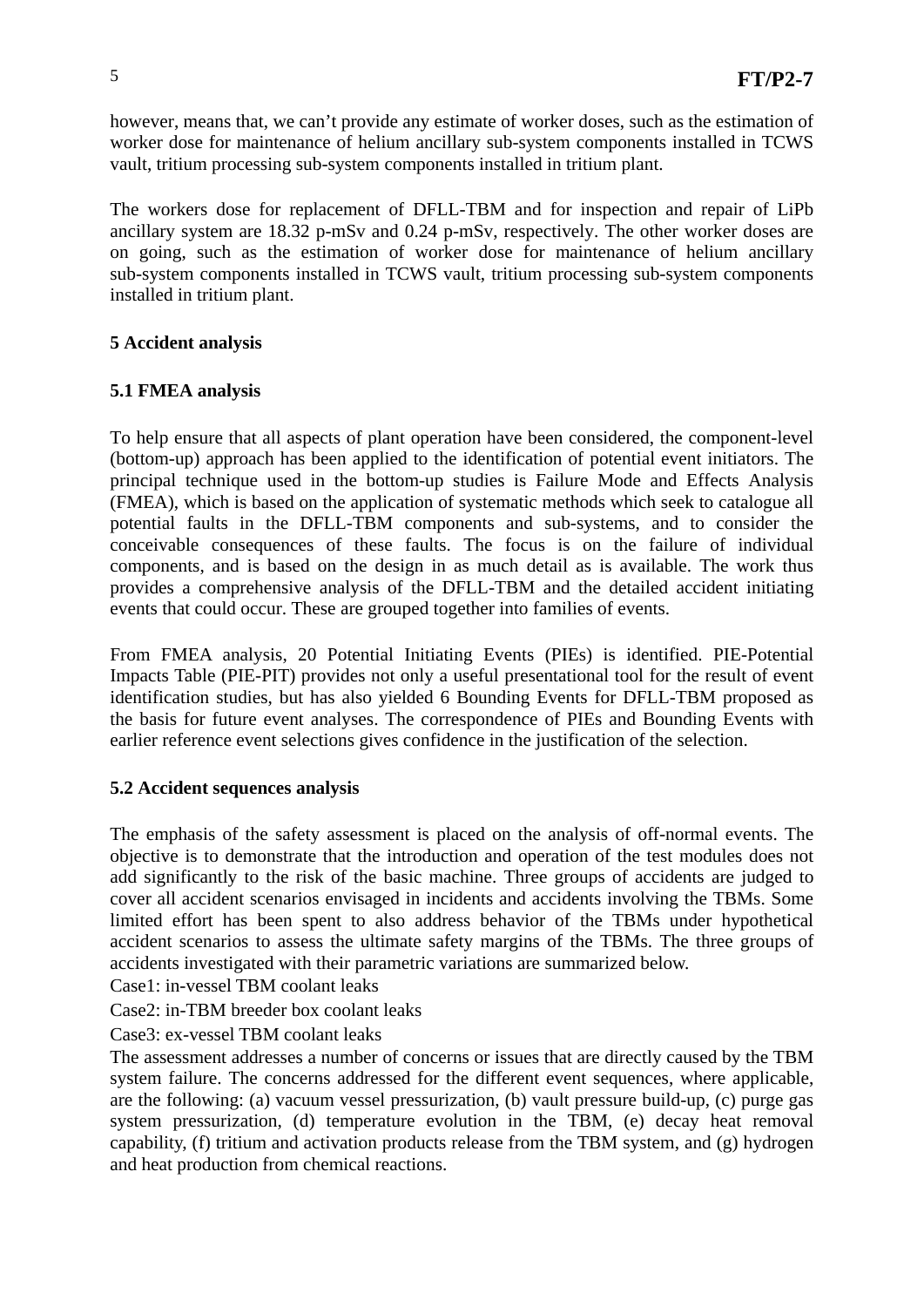The accident sequences were examined using computer code, such as ANSYS code for heat transfer analysis, or analytical methods with conservative assumptions for the pressure and activation products release assessment.

The accident analyses are concluded as follows:

An in-vessel TBM coolant leak event makes the plasma disruption immediately. Only decay heat source exists in the reactor. The highest pressure in TBM is estimated as 22.4 KPa and the maximum temperature in TBM is  $620^{\circ}$ C. The FW temperature reaches the 225<sup>°</sup>C after 10 days. The beryllium armor and FW temperature evolutions during 10 days after in-vessel loss-of-coolant accidents (LOCAs) are shown in FIG. 3. The decay heat removal capacity of DFLL-TBM can meet the ITER safety requirement. The hydrogen production is insignificant under this accident. Tritium and activation products released from the TBM into the VV are insignificant compared to the total amount mobilized from non-TBM components.



*FIG. 3 The Be armor and FW temperature evolutions during 10 days after in-vessel LOCA*

In case of no active plasma termination and in-TBM loss of coolant event, the FW temperature evolution during 10 days is shown in FIG. 4. The temperature of FW peaks above 1395 °C, resulting potentially in significant hydrogen production. But the hydrogen production is less than the ITER limit. Tritium and activation products released from the TBM into the VV are insignificant compared to the total amount mobilized from non-TBM components. In case of active plasma termination and in-TBM loss of coolant event, the temperature of the FW and TBM is estimated below 573 °C, resulting in insignificant consequence. The temperature evolution during 10 days can be shown in FIG. 5.



 *FIG. 4 The FW temperature evolution during 10 days after the in-TBM LOCA without detection*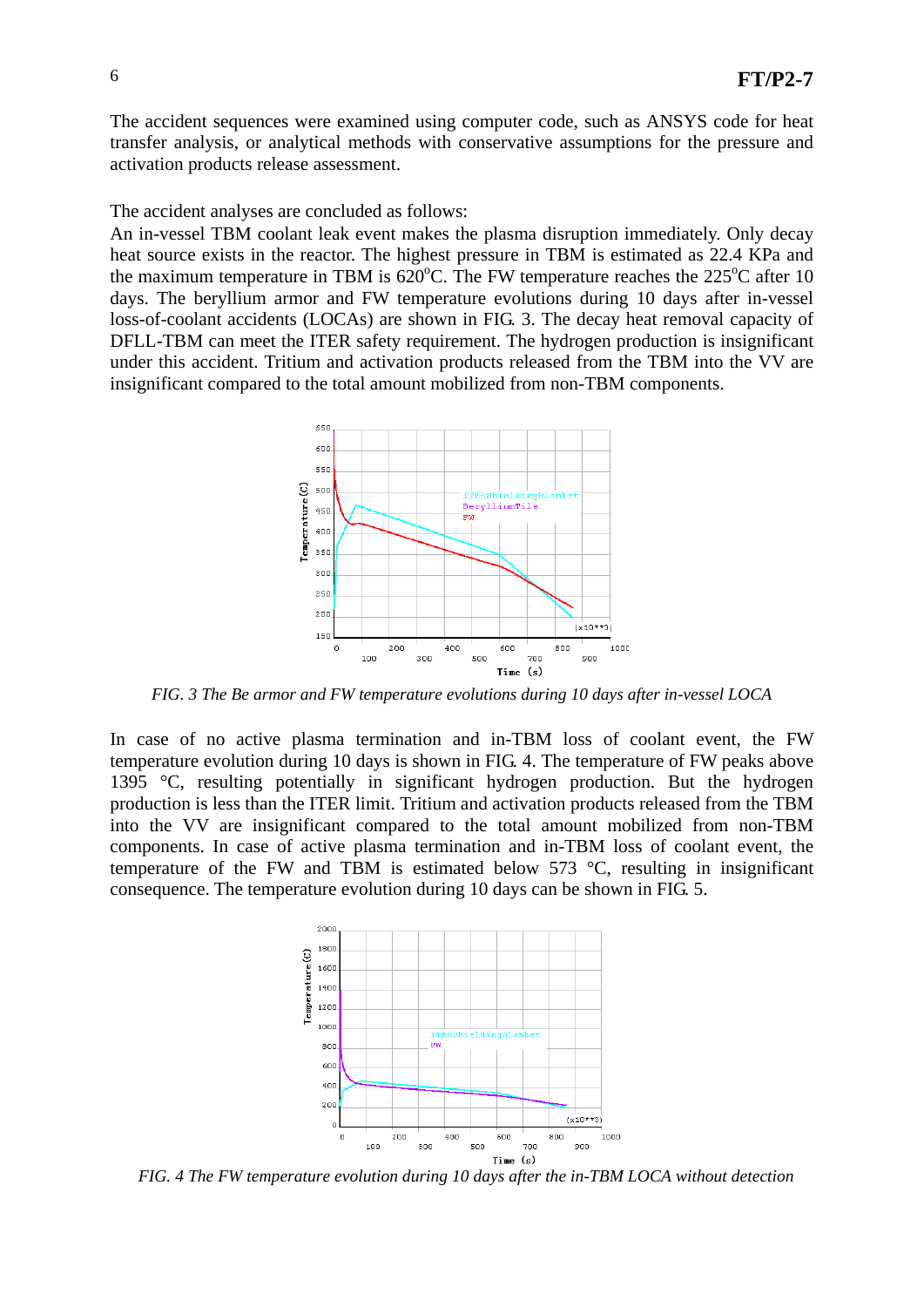

*FIG. 5 The FW temperature evolution during 10 days after in-TBM LOCA with detection*

An ex-Vessel loss of coolant event causes the no significant pressure increase in the TCWS vault. The temperature rising and hydrogen production and activation products release are similar to the in-TBM loss of coolant event.

#### **6 Wastes**

The activated materials are classified into three classes: permanent disposal waste (PDW), recyclable material and non-active waste (NAW). Two categories of recyclable materials are envisaged, complex recycle material (CRM) and simple recycle material (SRM), according to the more or less demanding requirements of remote handling recycling (RHR), with upper limit of D of 20 and 2 mSv/h, respectively. Adopting and extending the concepts developed in SEAFP [11] analyses, the feasibility of recycling and clearance for the materials in the TBM is investigated and all the materials can be managed by hands-on recycling except  $Al_2O_3$  after 100 years'cooling.

#### **7 Conclusions**

The activated materials inventory in DFLL-TBM system is insignificant compared with ITER. The potential hydrogen production will be less than the limit of 2.5kg. The DFLL-TBM is safe from the viewpoint of the tritium according to the ITER TBM safety guideline. The concerns identified for the individual event sequences have been revealed to be non-critical. The analyses on off-normal events demonstrate that the introduction and operation of the test modules does not add significant risk to ITER. After 100 years' cooling, all the materials can be managed by hands-on recycling except  $Al_2O_3$ . The preliminary analysis shows the DFLL-TBM system can meet the ITER safety requirements for license.

#### **Acknowledge**

This work at Institute of Plasma Physics, Chinese Academy of Sciences is supported by the National Natural Science Foundation of China with grant No. 10675123, and by Knowledge Innovation Program of the Chinese Academy of Sciences.